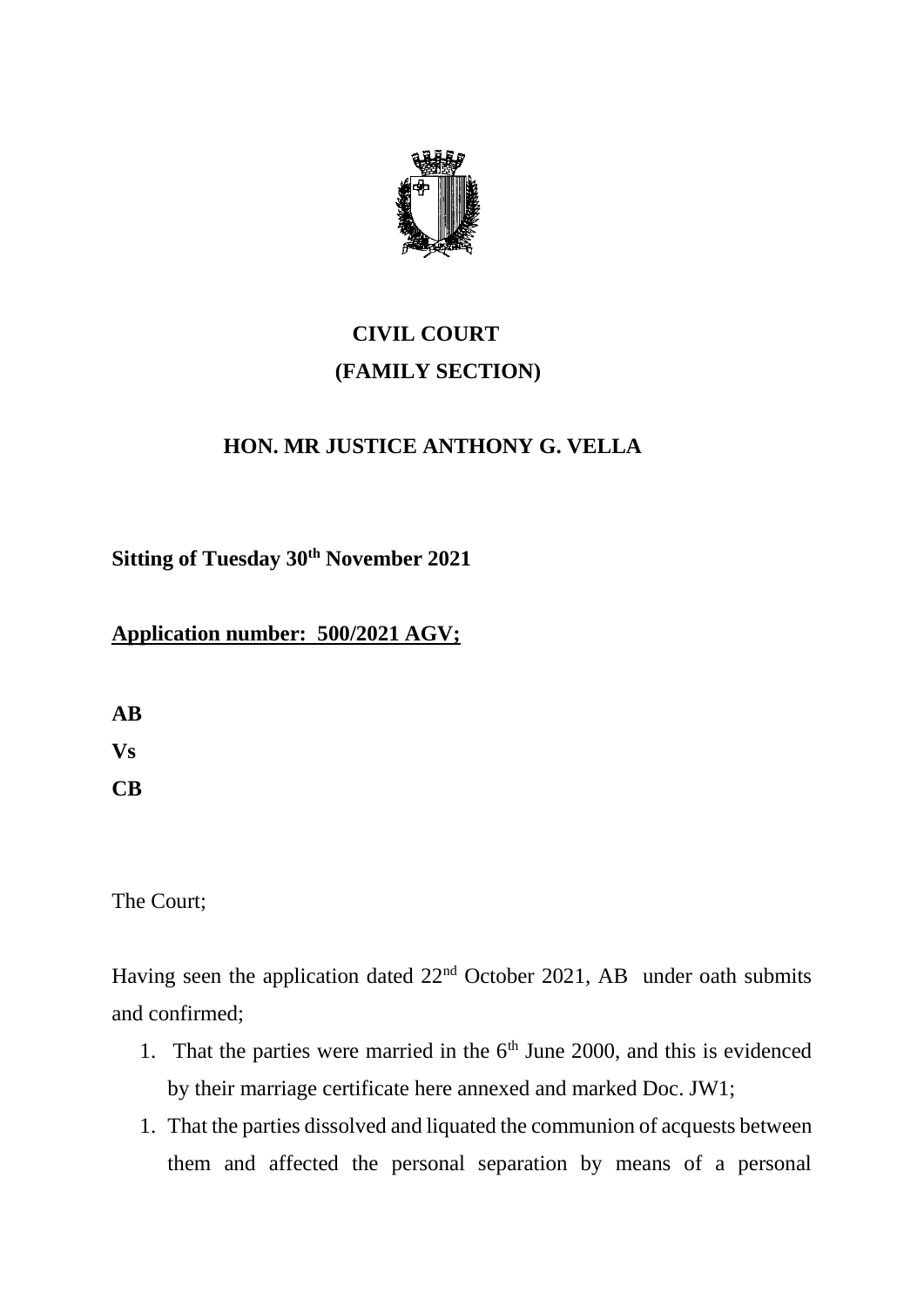separation contract published in deeds of Notary Roberta Borg, on the  $26<sup>h</sup>$ November 2000 here annexed and marked as Doc WB 2;

- 2. That from this marriage the parties have two children, DEB born on the 13<sup>th</sup> July 2001 and FGB born on the 2th June 2008;
- 3. That the parties have been de facto separated since December 2018, as is evidenced and stated in Clause C of the separation contracted referred to above;
- 4. That there is no pending maintenance or any arrears due and therefore there are no maintenance claims;
- 5. That there is no reasonable prospect of reconciliation between them given that today they have a life totally separated from each other;
- 6. That these mentioned facts, satisfy all the necessary conditions for obtaining a divorce according to Article 66 B of the Civil Code, Cap. 16 of the Laws of Malta;

The applicant therefore humbly requests this Honorable Court to;

- 1. Pronounces the dissolution of the marriage between the parties;
- 2. Order the Registrar of Courts to, within the time allowed by Court, notify the Director of the Public Registrar of the dissolution of the marriage (divorce) between the parties so that it be registered in the Public Registry.

Having seen respondent's reply filed in the Maltese language;

Il-Qorti rat li r-risposta tal-intimat giet pprezentata bil-Lingwa Maltija fejn espona bil-gurament tieghu kkonferma li;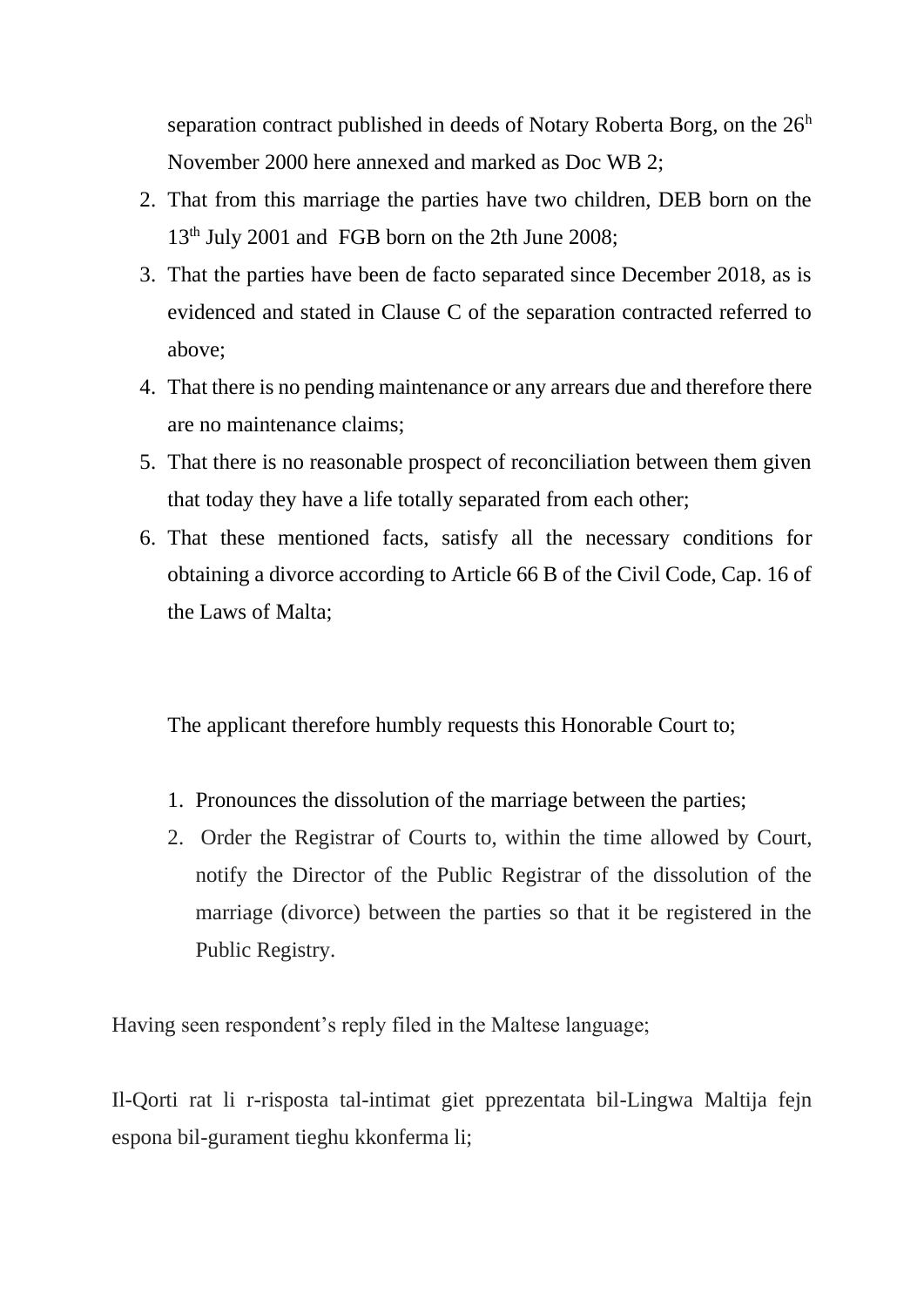- 1. L-esponenti jikkoneferma li l-partijiet zzewwgu fis- 6 ta' Gunju elfejn, kif jirrizulta mic-ceertifikat taz-zwieg anness, mmarkat Dok JW 1 mar-rikors promutur ;
- 2. Illi partijiet isseperaw permezz ta' kuntratt ta' seperzzjoni maghmul min-Nutar Roberta Borg datat 26 ta' Novembru 2020 , liema kuntratt gie pprezentat mar-rikors prumutur u mmarkat Dok WB 2;
- 3. L-esponenti jaqbel li ma hemmx beda prospett ghar-rikonciljazzjoni, bejn il-partijiet, huma jghixu hajja totalment separata minn xulxin ;
- 4. L-esponenti jikkonferma li ma hemmx kwistjonijiet bejn il-partijiet rigward manteniment pendenti u lanqas arretrati ;
- 5. L-esponenti umilment jissottometti illi in vista tal-fatt tat-talba tal-hall tazzwieg saret mir-rikorrenti, Jane Weber, l-ispejjez ta' dil- procedura ghandhom jigu addossati minnha.
- 6. L-esponenti qed jikkonferma ir-risposta tieghu bil-gurament.

Galdaqstant, l-esponenti umilment u bir-rispett qed jitlob lil dina Onorabbli Qorti, sabiex tilqa' it-talbiet tal-esponenti sabiex iz-zwieg tal-partijiet jigi mahlul, b' dana illi l-ispejjez ta' dil-procedura ghandhom ikunu a karigu tar-rikorrenti.

## **DECIDE:**

Now, therefore, the Court; Upholds the applicants' claim.